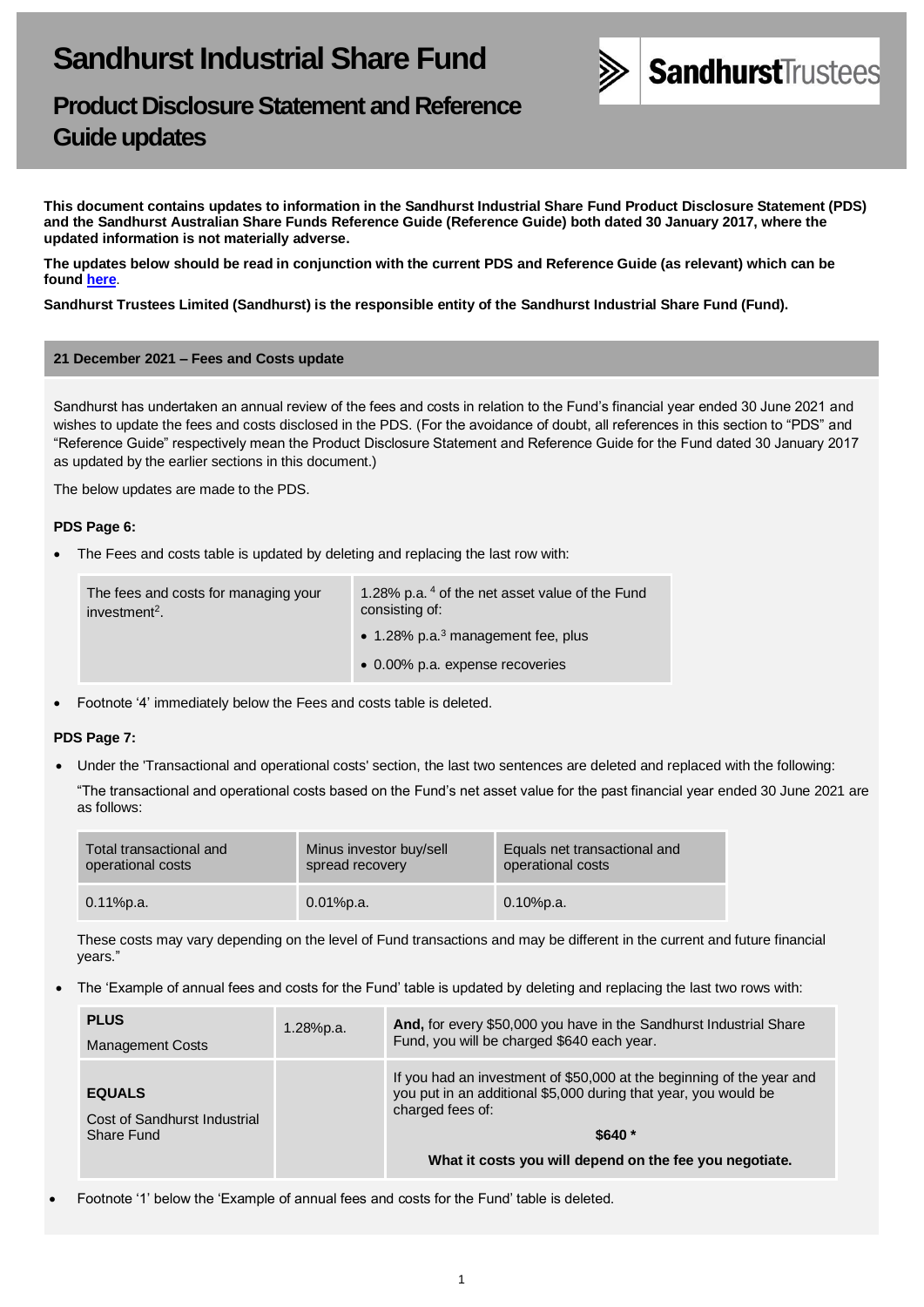

# **Product Disclosure Statement and Reference Guide updates**

# **Reference Guide Page 4:**

• The 'Management costs' section in the Fees and costs table is updated by deleting and replacing the 'Sandhurst Industrial Share Fund' section (last row) with:

|                                                                       | <b>Sandhurst Industrial Share Fund</b>                                                                                                                                    |                                                                                                                                                                                                                                                                                                                                                                                                                                             |  |
|-----------------------------------------------------------------------|---------------------------------------------------------------------------------------------------------------------------------------------------------------------------|---------------------------------------------------------------------------------------------------------------------------------------------------------------------------------------------------------------------------------------------------------------------------------------------------------------------------------------------------------------------------------------------------------------------------------------------|--|
| The fees and<br>costs for<br>managing your<br>investment <sup>2</sup> | 1.28% p.a. $3$ of the net asset<br>value of the Fund<br>consisting of:<br>• 1.28% p.a. <sup>3</sup><br>management fee, plus<br>$\bullet$ 0.00% p.a. expense<br>recoveries | The management costs (including the management<br>fee) are paid from the assets of the Fund and are<br>reflected in the unit price of the Fund.<br>The management fee is calculated on the Fund's net<br>asset value, accrued daily, and paid quarterly in arrears<br>to Sandhurst following the end of the March, June,<br>September and December quarters.<br>Expense recoveries are paid from the Fund's assets as<br>they are incurred. |  |

• Footnote '6' below the 'Fees and costs table' is deleted.

# **5 October 2021 – Complaints update**

Sandhurst has revised its complaints handling process in accordance with standards and requirements for dispute resolution procedures that come into effect on 5 October 2021.

The below updates are made to the PDS.

#### **PDS Page 8:**

• Under the '8. How to apply' heading, the 'Complaints' section is deleted and replaced with the following:

#### "**Resolving Complaints**

We consider internal dispute resolution to be an important and necessary first step in the complaint handling process as it gives us an opportunity to hear when we do not meet our customer's expectations and address them genuinely, efficiently and effectively.

You can raise your complaint with us by:

- contacting us on 1800 634 969 (Monday to Friday 8.30 am to 5.00 pm, Melbourne time)
- emailing us a[t managedfunds@sandhursttrustees.com.au](mailto:managedfunds@sandhursttrustees.com.au)
- writing to us at: Sandhurst Trustees Limited Funds Administration GPO BOX 4314 Melbourne VIC 3001

If you are not satisfied with the response provided you can refer your complaint directly to the appropriate external dispute resolution scheme.

We are a member of the Australian Financial Complaints Authority (AFCA). You can contact AFCA at:

GPO Box 3 Melbourne Vic 3001 Telephone: 1800 931 678 Email[: info@afca.org.au](mailto:info@afca.org.au) Web: [www.afca.org.au](https://www.afca.org.au/)

Time limits may apply to complain to AFCA and so you should act promptly or otherwise consult the AFCA website to find out if, or when the time limit relevant to your circumstances expire."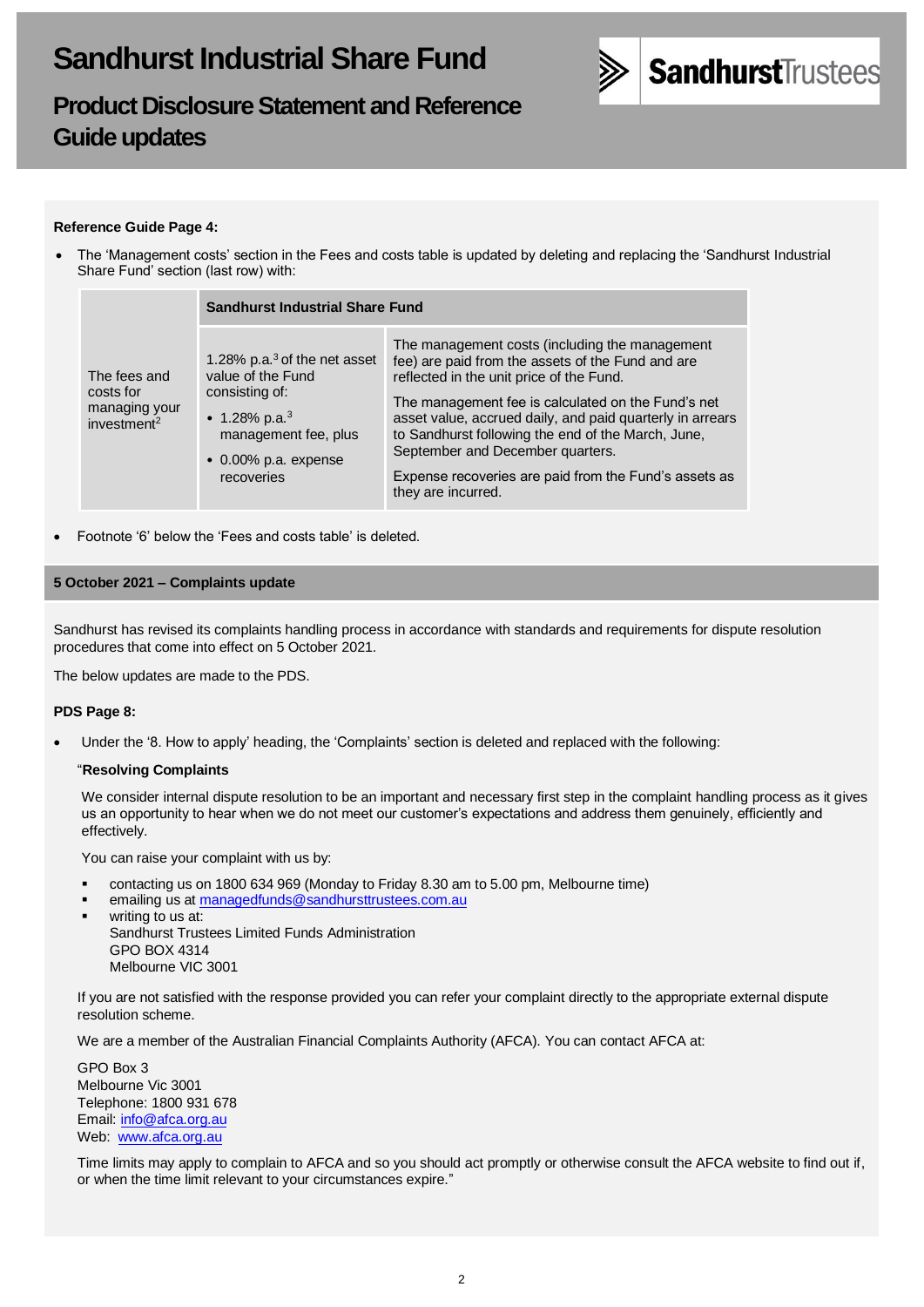

# **Product Disclosure Statement and Reference Guide updates**

### **1 July 2021 – Ongoing Advice Fee update**

Legislation changes to the ongoing advice fee arrangement obligations will require a client's written consent to deduct ongoing advice fees and to renew an ongoing advice fee arrangement annually.

### **Reference Guide Page 5:**

• Under the 'Advice fee' heading, the third paragraph is deleted and replaced with the following:

"The agreed amount will be deducted as follows and paid to your adviser:

- Deducted from your application monies at the time of application: and/or
- Deducted from your account on an ongoing basis if you provide the required consent form to your adviser.

Sandhurst will continue to deduct the ongoing advice fee and forward payments to your adviser unless we are notified by you or your adviser in writing to cancel this fee or a valid consent renewal notice is not received within 120 days of the anniversary of the commencement date of the fee arrangement. The fee you agree with your adviser is inclusive of GST."

### **31 December 2020 – Fees and Costs update**

Sandhurst has undertaken an annual review of the fees and costs in relation to the Fund's financial year ended 30 June 2020 and wishes to update the fees and costs disclosed in the PDS. (For the avoidance of doubt, all references in this section to "PDS" and "Reference Guide" respectively mean the Product Disclosure Statement and Reference Guide for the Fund dated 30 January 2017 as updated by the earlier sections in this document.)

In addition, from 1 January 2021, to comply with legislation, Sandhurst will cease paying grandfathered conflicted remuneration to advisers, and will be passing on the benefit of reduced costs to investors by reducing the management fee for this Fund.

The below updates are made to the PDS.

#### **PDS Page 6:**

• A new footnote '4' is added immediately behind the reference to "1.50% p.a.<sup>3</sup>" – so that it reads "1.50% p.a.  $3,4$ " – in the Fees and costs table (as updated earlier on 1 July 2019), as follows:

*<sup>4</sup> The management fee is based on the financial year ended 30 June 2020. However, from 1 January 2021, the management fee will reduce by 0.22%, from 1.50% to 1.28% given grandfathered conflicted remuneration will no longer be payable.*

# **PDS Page 7:**

• Under the 'Transactional and operational costs' section, the last three sentences are deleted and replaced with the following:

"These costs are not paid to Sandhurst as a fee and are not charged directly to investors, rather they are deducted from the income or assets of the Fund, however, some of these costs are recovered through investor buy/sell spreads (see below). The estimated transactional and operational costs, based on the Fund's net asset value for the past financial year are as follows:

| Total estimated transactional and<br>operational costs | Minus investor buy/sell spread recovery | Equals estimated net transactional and<br>operational costs |
|--------------------------------------------------------|-----------------------------------------|-------------------------------------------------------------|
| $0.21\%$ p.a.                                          | 0.01%p.a.                               | $0.20%$ p.a.                                                |

These costs may vary depending on the level of Fund transactions but Sandhurst estimates that these costs are unlikely to be materially different for the current financial year."

• A new Footnote '1' is added immediately behind the reference to "1.51% p.a." in the 'Example of annual fees and costs for the Trust' table (as updated earlier on 1 July 2019), as follows:

*<sup>1</sup> The management cost, which includes the management fee, is based on the financial year ended 30 June 2020. However, from 1 January 2021, the management fee will reduce by 0.22%, from 1.50% to 1.28% given grandfathered conflicted remuneration will no longer be payable.*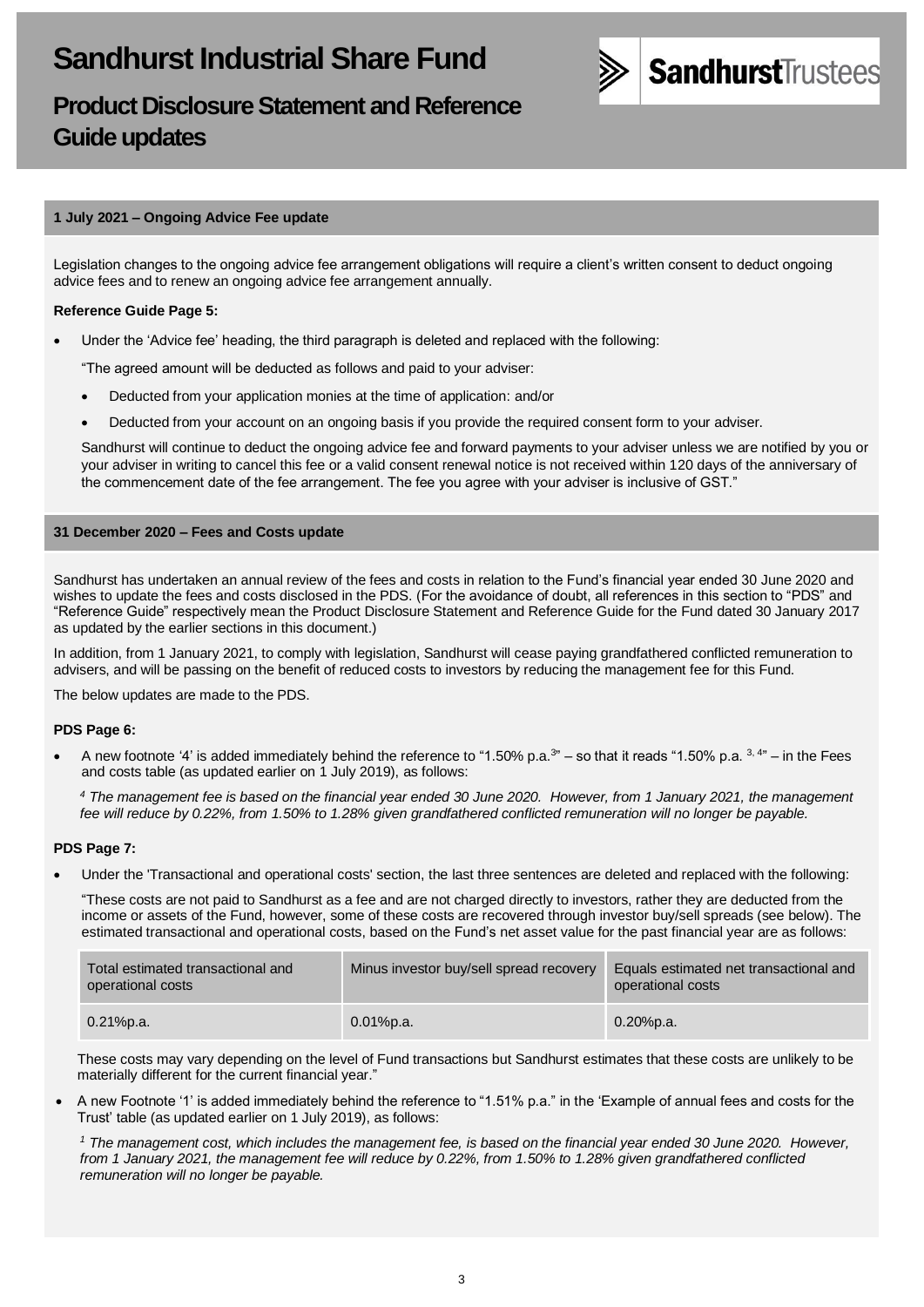



#### **Reference Guide Page 4:**

• A new Footnote '6' is added immediately behind the reference to "1.50% p.a." in the Fees and costs table (as updated earlier on 1 July 2019), as follows:

*<sup>6</sup>The management fee is based on the financial year ended 30 June 2020. However, from 1 January 2021, the management fee will reduce by 0.22%, from 1.50% to 1.28% given grandfathered conflicted remuneration will no longer be payable.*

### **Reference Guide Page 6:**

• The "Adviser remuneration" section is deleted.

**1 July 2019 - Reduction in management fee**

**Sandhurst has made a decision to reduce its management fee by 0.35% from 1.85% to 1.50%.**

#### **PDS Page 6:**

• The Fees and costs table is updated by deleting and replacing the last row with:

|                                                               | 1.51% p.a. of the net asset value of the Fund consisting of: |  |
|---------------------------------------------------------------|--------------------------------------------------------------|--|
| The fees and costs for managing your investment. <sup>2</sup> | 1.50% p.a. $3$ management fee; plus                          |  |
|                                                               | 0.01% p.a. expense recoveries                                |  |

#### **PDS Page 7:**

• The 'Example of annual fees and costs for the Fund' table is updated by deleting and replacing the last two rows with:

| <b>PLUS</b><br><b>Management Costs</b>                   | $1.51\%$ p.a. | And, for every \$50,000 you have in the Sandhurst<br>Industrial Share Fund, you will be charged \$755 each year.                                                        |
|----------------------------------------------------------|---------------|-------------------------------------------------------------------------------------------------------------------------------------------------------------------------|
| <b>EQUALS</b><br>Cost of Sandhurst Industrial Share Fund |               | If you had an investment of \$50,000 at the beginning of the<br>year and you put in an additional \$5,000 during that year,<br>you would be charged fees of:<br>$$755*$ |

#### **Reference Guide Page 4:**

• The 'Management costs' section in the Fees and costs table is updated by deleting and replacing the 'Sandhurst Industrial Share Fund' section (eighth and ninth row) with:

|                                                                       | <b>Sandhurst Industrial Share Fund</b>                                                                                                                                                                                                            |                                                                                                                                                                                                                                                                                                                                                                                                                                             |  |
|-----------------------------------------------------------------------|---------------------------------------------------------------------------------------------------------------------------------------------------------------------------------------------------------------------------------------------------|---------------------------------------------------------------------------------------------------------------------------------------------------------------------------------------------------------------------------------------------------------------------------------------------------------------------------------------------------------------------------------------------------------------------------------------------|--|
| The fees and<br>costs for<br>managing your<br>investment <sup>2</sup> | 1.51% p.a. $3$ of the net asset value of<br>the Fund consisting of:<br>1.50% p.a. management fee of<br>$\bullet$<br>the net asset value of the Fund.<br>$\cdot$ 0.01% p.a. <sup>4</sup> expense recoveries<br>of the net asset value of the Fund. | The management costs (including the management fee) are paid<br>from the assets of the Fund and are reflected in the unit price of<br>the Fund.<br>The management fee is calculated on the Fund's net asset<br>value, accrued daily, and paid quarterly in arrears to Sandhurst<br>following the end of the March, June, September and December<br>quarters.<br>Expense recoveries are paid from the Fund's assets as they are<br>incurred. |  |